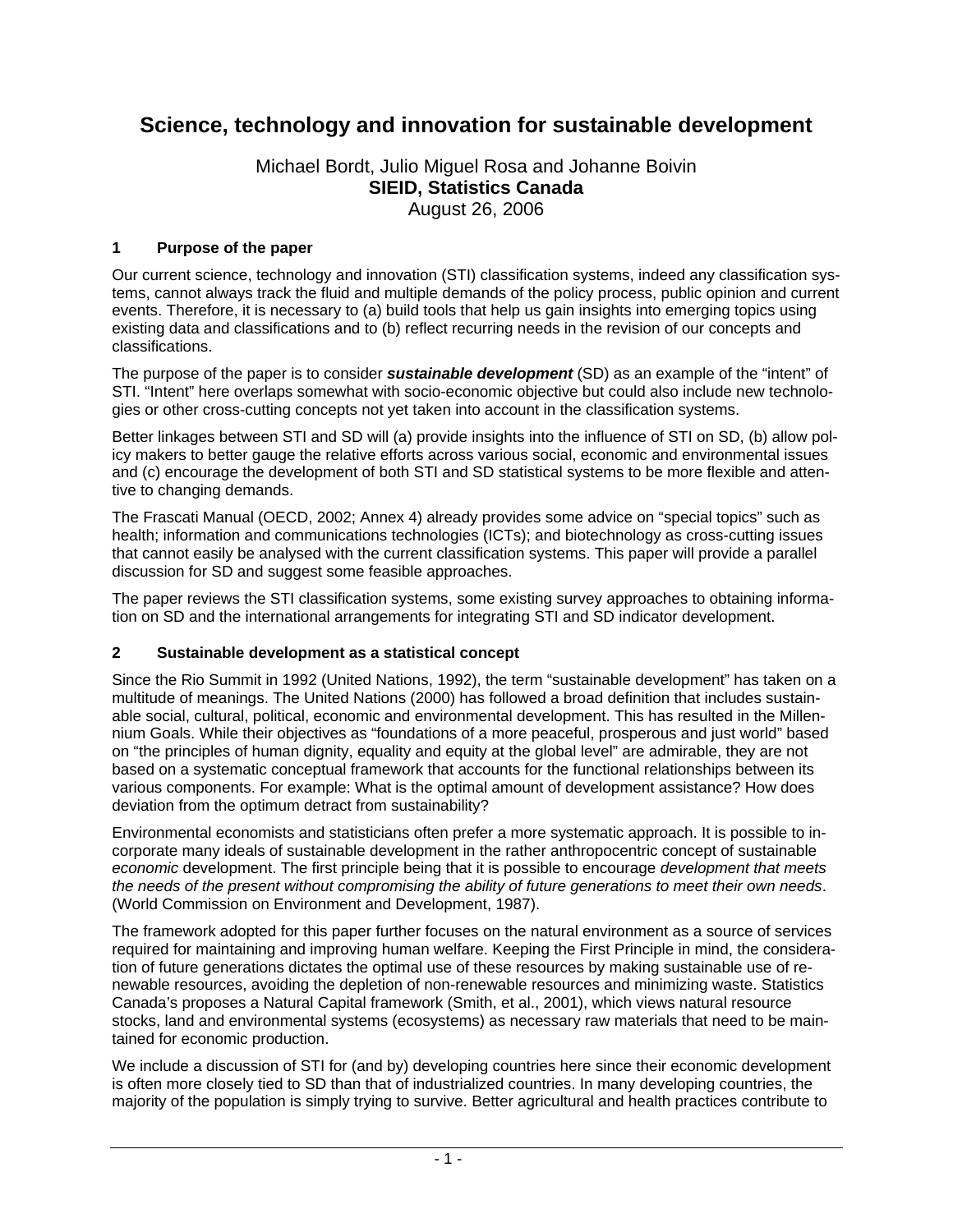major gains in survival. Education provides the basic opportunity for their citizens to participate in economic development. Many international development efforts focus on poverty reduction since, in many areas of the world, the immediate need for survival often implies exploiting the natural resource base unsustainably.

The main goal for economic development in developing countries is to leverage natural and human resources to improve welfare. The degree to which this is done sustainably will determine whether the development will succeed to a stage where the country is less dependent on its natural resources and can generate wealth from its produced capital and human resources.

## **3 How is SD represented in current STI classification systems?**

The degree to which we can represent a concept in our classification systems determines the degree to which that concept can be easily analyzed, monitored and reported. Biotechnology, for example, is a technology activity (not an industry) but it is now possible to identify companies, R&D activities, products and patents that are related to biotechnology. The ICT sector is also well-defined as a set of industrial sub-sectors (OECD, 2002b). Developing international definitions of biotechnology and the ICT sector have required years of international cooperation, deliberations and compromises in revising concepts and classifications. SD is neither a technology activity nor a clear-cut set of industries. Is it probably best thought of as an objective, much like health. We can however, associate SD with certain socio-economic objectives, technologies, industries, goods and services, occupations and fields of science.

#### 3.1 Socio-economic objectives

According to the Frascati Manual (OECD, 2002) "*Performer-based reporting of the socio-economic objectives (Table 1) of R&D is most easily applied in the government and private non-profit sectors … although individual countries have applied it in the higher education sector and even in the business enterprise sector.*"

The difficulty in applying socio-economic objectives (SEO) for R&D in the private sector is that the main objective of most of their R&D is to ensure the long-term profitability of the enterprise by developing and marketing new products. It is not a simple task to determine the use to which a given product is applied. But it could be done if activities were associated with specific products or broken down by projects. Australia (Australian Bureau of Statistics, 2002) is the only country that asks its business sector to identify the socio-economic objectives of their research.

The environment is included as one of the 12 socio-economic objectives in the Frascati Manual and is defined as: *"research into the control of pollution, aimed at the identification and analysis of the sources of pollution and their causes, and all pollutants, including their dispersal in the environment and the effects* 

*on man, species (fauna, flora, microorganisms) and the biosphere. Development of monitoring facilities for the measurement of all kinds of pollution is included. The same is valid for the elimination and prevention of all forms of pollution in all types of environment.*"

Sustainable development is a much broader concept than control of pollution. Some issues are addressed under "5. Production, distribution and rational utilisation of energy" but in general, the SEO would require modifications and detail to appropriately represent SD.

The European Union uses the NABS $^1$  (EU, 2004) to provide a more detailed and compre-

1

#### **Table 1 Socio-economic objectives of R&D**

- 1. Exploration and exploitation of the Earth.
- 2. Infrastructure and general planning of land use.
- 3. Control and care of the environment.
- 4. Protection and improvement of human health.
- 5. Production, distribution and rational utilisation of energy.
- 6. Agricultural production and technology.
- 7. Industrial production and technology.
- 8. Social structures and relationships.
- 9. Exploration and exploitation of space.
- 10. Non-oriented research.
- 11. Other civil research.
- 12. Defence.

Source: OECD, 2002.

<sup>&</sup>lt;sup>1</sup> NABS: Nomenclature for the Analysis and Comparison of Scientific Programmes and Budgets.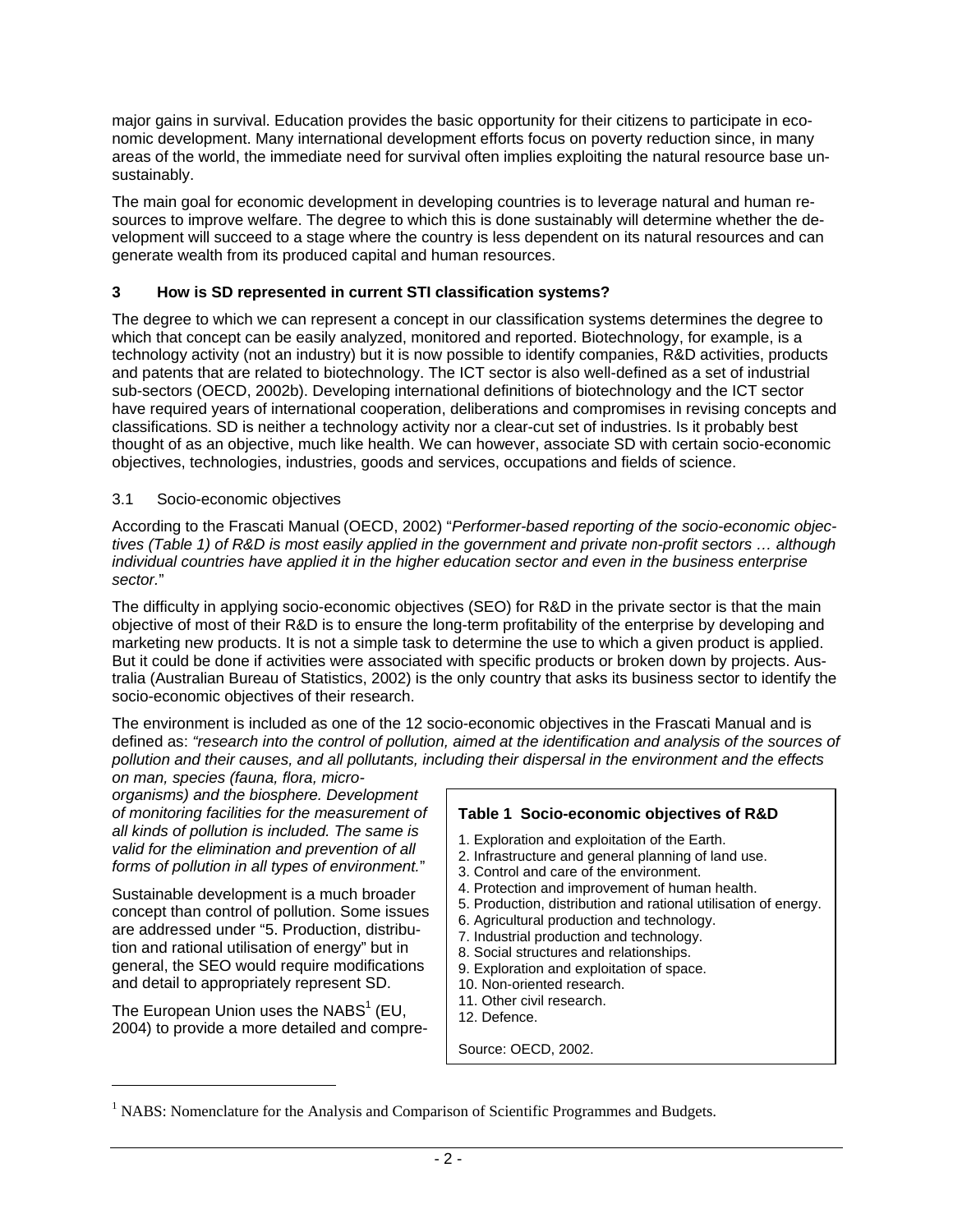hensive set of components of "03 Control and care of the environment":

- 03 Control and care of the environment
	- o 0300 General research on the environment
	- o 0301 Protection of atmosphere and climate
	- o 0302 Protection of ambient air
	- o 0303 Solid waste
	- o 0304 Protection of ambient water
	- o 0305 Protection of soil and groundwater
	- o 0306 Abatement of noise and vibration
	- o 0307 Protection of species and habitats
	- o 0308 Protection against natural hazards
	- o 0309 Protection against radioactive radiation
	- o 0310 Other research on the environment

Australia's business R&D uses the Australian Standard Research Classification "to allow R&D data to be classified according to the researcher's perceived purpose" (Australian Bureau of Statistics, 1998). About 97 of the 594 classes in the ASRC are dedicated to the environment. Other aspects of SD are woven into the remaining classes. The ASRC could provide a useful starting point for a detailed international standard research classification that embodies SD.

What is not explicitly include in any of the SEO classifications, which would benefit the elucidation of R&D conducted for the "intent" of SD are, for example,

- R&D for developing countries (specific technologies, health solutions, sustainable agricultural practices, etc.);
- R&D in developing countries (poverty reduction, sustainable use of resources, development planning, etc.), and
- Valuation of resources (environmental economics, development economics); resource dynamics (e.g., forest regeneration rates, fish stock dynamics…)
- 3.2 Industrial classifications

We have at least three ways to identify non-standard industry groupings in our STI statistics:

- 1. **Existing industry categories.** The ICT sector is defined as a set of existing industrial categories (OECD, 2002b).
- 2. **Technologies developed or used.** Biotechnology companies in Canada are identified by the fact that they use or develop specific technologies. All firms within target industry sectors are asked if they develop or use these technologies. Those that do are asked to answer more detailed questions (Statistics Canada, 2003a).
- 3. **Goods and services produced.** Statistics Canada identifies the "environment industry" based on the goods and services an establishment produces: "*The environment industry is composed of establishments operating in a variety of industries that produce environmental goods and services. Environmental goods and services are goods and services that are used, or can potentially be used to measure, prevent, limit or correct environmental damage (both natural or by human activity) to water, air, soil as well as problems related to waste, noise and ecosystems. They also include clean or resource-efficient (eco-efficient) technologies that decrease material inputs, reduce energy consumption, recover valuable by-products, reduce emissions and/or minimise waste disposal problems*." (Statistics Canada, 2004)

NAICS 2002 (North American Industry Classification System; Statistics Canada, 2003b) includes many industry groupings at the 5-digit and 6-digit level that are related to SD (e.g., 54162 Environmental Consulting Services).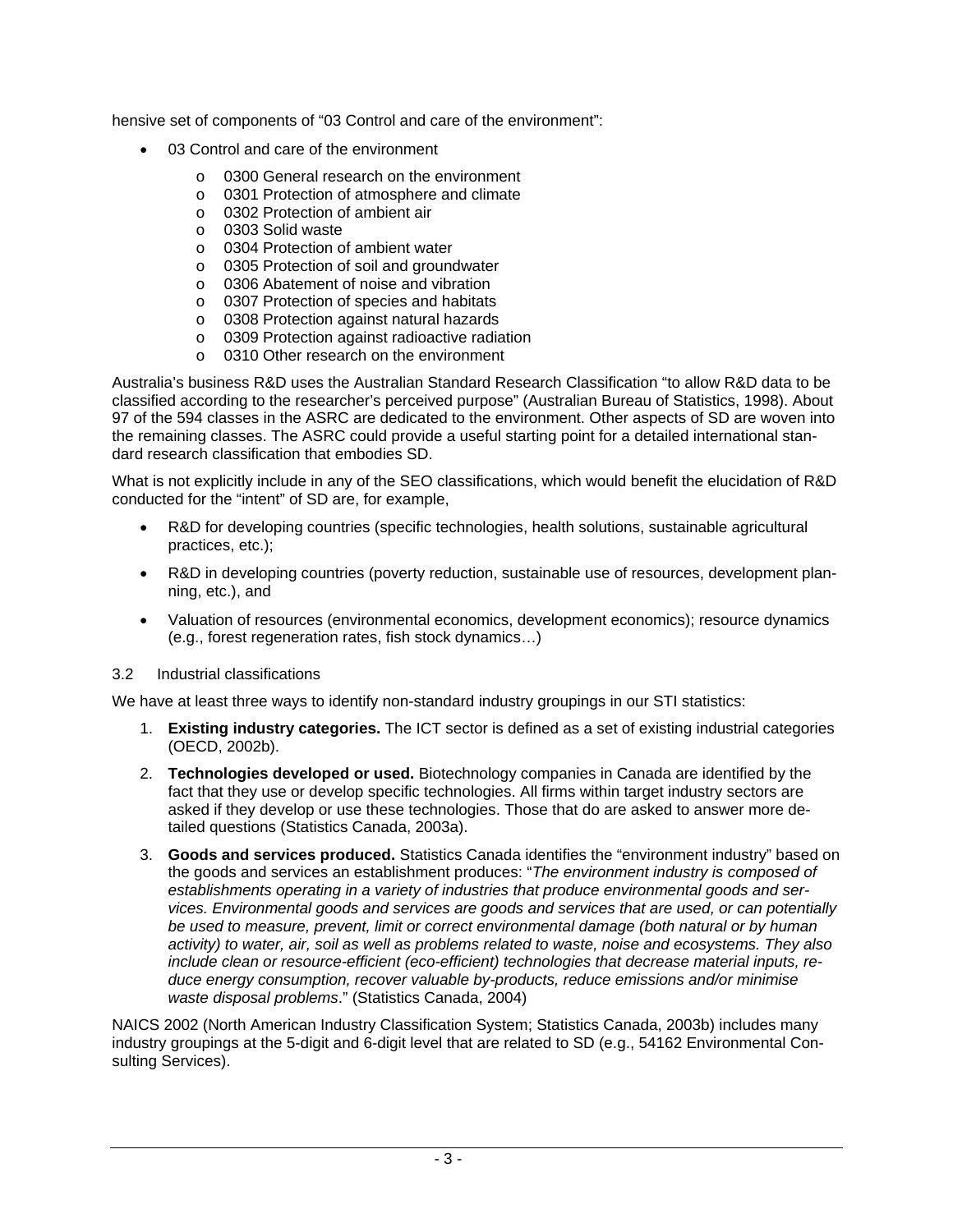The International Standard Industry Classification (ISIC) Rev. 3 classification is limited to 4 digits, so the detailed industries found in the NAICS 2002 are subsumed in broader categories (e.g., K7421 Architectural and engineering activities and related technical consultancy).

Both industrial classification systems would require substantial refinement and additional detail to accurately reflect SD-related industries.

## 3.3 Fields of science and technology

Fields of science and technology classifications (FOS) provide a means of classifying activities by "communities of practice" rather than objectives or the industry of the activity. These are usually more appropriate to classify activities in higher education since, in practice, activities in government and industry requires varying combinations of sciences and technologies to achieve their objectives.

The FOS classification in the 2002 version of the Frascati Manual was revised in 2006 (Annex Table A1) and this revision does make the classification somewhat more amenable to differentiating some aspects of SD. For example, the social aspects of "1.5 Earth and related environmental sciences" are included in "5.7 Social and economic geography". Given the broad set of examples under 5.7 [Environmental sciences (social aspects); Cultural and economic geography; Urban studies (Planning and development); Transport planning and social aspects of transport], the title might be restrictive.

The detail added to "2. Engineering and technology" allows the classification of "2.7 Environmental engineering" and "2.8 Environmental biotechnology".

For the purposes of tracking R&D in and by developing countries, the science of "development economics" might be better emphasized as a sub-field of economics.

As with the SEO, highlighting SD at a higher level would improve the ability of the classification to be used to differentiate SD-related fields.

#### 3.4 Occupation classifications

It would be useful to know *who* is working on SD-related activities. Occupational classifications can give some insight into this.

The International Standard Classification of Occupations (ISCO) is managed by the International Labor Organization (ILO). Although environmental activities and skills are mentioned explicitly in the detailed examples of the current version (ILO, 1988), there are no specific "sustainable development occupations". For example, "2142 Civil engineers" includes "establishing control systems to ensure efficient functioning of structures as well as safety and environmental protection".

The Canadian NOC-S 2001 (Statistics Canada, 2001) similarly includes many SD-related sample job titles within a broader category. For example, "E031 Natural and Applied Science Policy Researchers, Consultants and Program Officers" includes several example job titles such as "environmental impact analyst, environmental program co-ordinator, environmental program manager".

Development economist is mentioned in the NOC-S as an example under "E032 Economists and Economic Policy Researchers and Analysts".

Despite the relevant examples, it would be impossible, with either classification system, to discern, for example, the number of researchers specializing in R&D on sustainable development. Much like the industry classifications, a special survey would be required, perhaps sampling within those classes that include an environmental or other sustainable development component.

#### 3.5 Commodity classifications

Sometimes the best way to distinguish SD-related industrial activities is to focus on the technology used or the product being produced.

Most countries apply a classification of products (or commodities or goods and services) that is based on that maintained by the World Customs Organization (WCO), The Harmonized Commodity Description and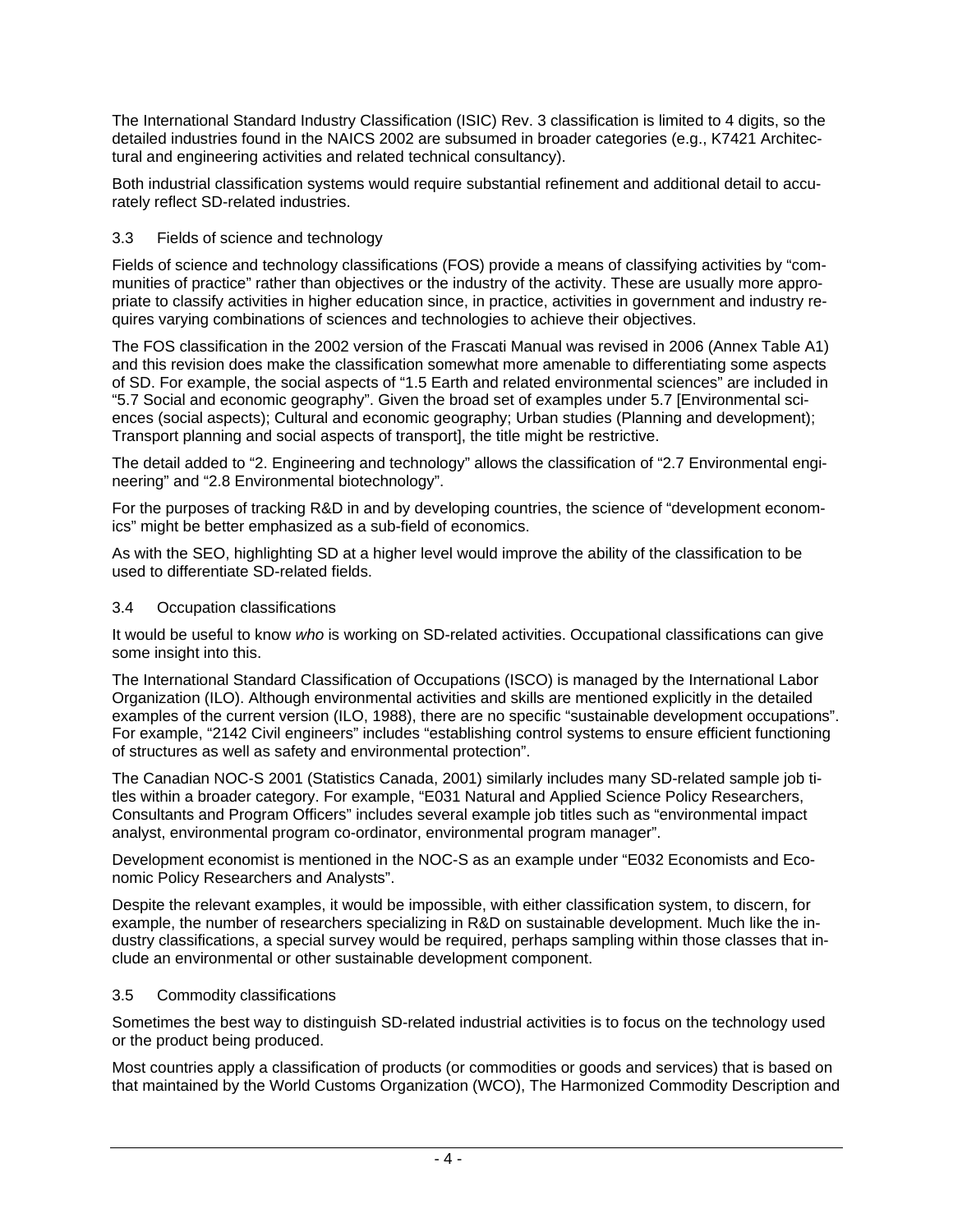Coding System, or HC. Although it comprises over 5,000 commodity groups and these tend to cover many of the products of concern in analysing SD.

Statistics Canada's Standard Classification of Goods (SCG) is an extension of the HC. The SCG adds two more digits to provide more detail for goods that are manufactured in Canada and for those that are imported. In several cases, the additional digits allow the classification of the use of the product (see Table 2).

The Canadian Environment Industry survey (Statistics Canada, 2002) uses a custom list of goods, services and construction that have been designated as "environmental" (Annex Table A2). This list was developed in cooperation with clients and respondents since neither the HS nor the SCG provided sufficient detail to distinguish environmental commodities.

As with the other classification systems, there are opportunities to refine the categories to be more amenable to the analysis of SD.

| Table 2 Example of additional detail in Canadian SCG |     |                                                                                                       |  |  |
|------------------------------------------------------|-----|-------------------------------------------------------------------------------------------------------|--|--|
| 8417                                                 | М   | Industrial or laboratory furnaces and ovens, including incinerators, non-electric                     |  |  |
| 8417.10                                              | ES. | Furnaces and ovens for the roasting, melting or other heat-treatment of ores,<br>pyrites or of metals |  |  |
| 8417.10.10                                           |     | Rotary open-hearth furnaces; amalgam cleaners                                                         |  |  |
| 8417.10.20                                           |     | Furnaces and ovens for sintering iron ore or flue dust                                                |  |  |
| 8417.10.30                                           |     | Aluminum log and billet furnace, incorporating shear assembly and conveyor<br>belt system             |  |  |
| 8417.10.90                                           |     | Other                                                                                                 |  |  |

#### **4 Some existing survey approaches that give insights into SD**

Various approaches have been used in national surveys to obtain information on STI for SD. They provide examples of working within the existing STI framework of concepts and classifications.

#### 4.1 Specialized R&D Surveys

The Canadian R&D surveys (Statistics Canada, 2005a) also ask respondents the proportion of their R&D dedicated to special areas. The current questionnaire asks for % of R&D expenditures attributable to:

- software development.
- biotechnology,
- prevention, treatment and reuse of pollutants and wastes, and reduction of material and energy use, and
- advanced materials.

The US (US Department of Commerce, 2005) applies a similar "tagging" approach for biotechnology, software and new materials.

Such "tagging" questions on emerging or cross-cutting issues are useful alone or as means for identifying sub-populations for further enquiry. Used alone, the questions can provide an indication of which sectors engage in R&D in these areas. In Canada, the questions were used to identify a core group of firms (e.g., core biotechnology firms were identified as those with more than 50% of their R&D in biotechnology, see Statistics Canada, 2001), the characteristics of which can then be further analysed in terms of sources of funds, human resource allocations, country of control and others.

Statistics Canada also conducts an energy R&D survey (Statistics Canada, 2004), which asks detail about R&D on renewable (such as solar, biomass, thermal) and non-renewable energy; energy conservation and transportation. One conclusion from the analyses of the data is that, while expenditures on all energy R&D in Canada grew by 10.5% over the past six years, R&D in alternative energy grew by almost 50% (Chiru, 2005).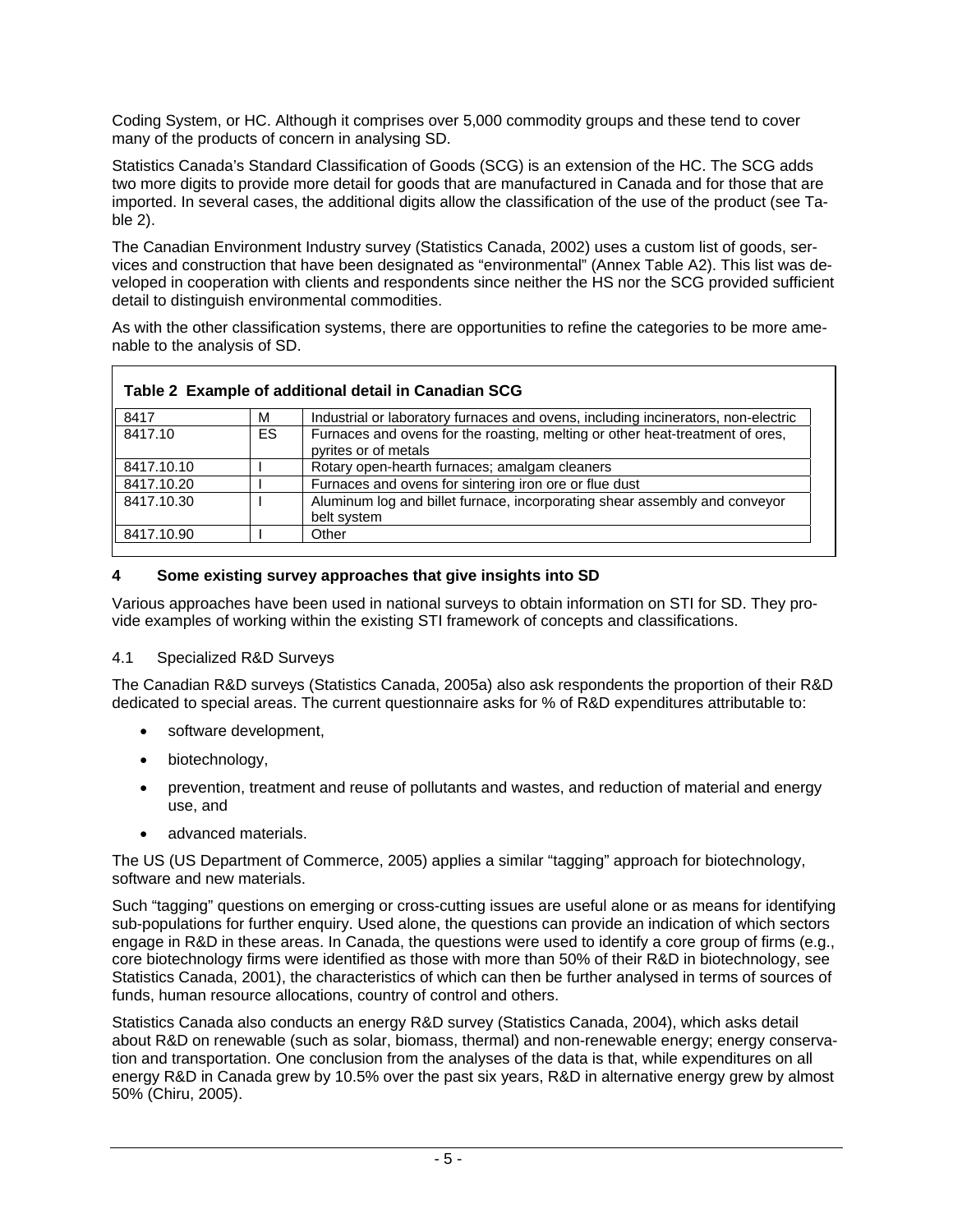## 4.2 Survey on public and private R&D intended to support developing countries

In 2004, the government of Canada made a commitment to increasing our national effort to "devote no less than 5% of our research and development investment to a knowledge-based approach to develop assistance for less fortunate countries". This required a baseline. Canada is well endowed in scientific capital with almost 112,000 people engaged in R&D in the business enterprises sector and almost 14,000 in the federal government in 2002 (Statistics Canada, 2005c). Nevertheless, until recently, R&D expenditures devoted to international development by federal government and private sector was unknown. In response to these challenges, Statistics Canada, in collaboration with the Office of the National Science Advisor (ONSA) took the initiative to develop two surveys designed to capture that information. The first survey was a pilot survey to measure the federal government contribution and the second one was a pilot survey to measure the contribution of the business enterprises to the R&D assistance intended to benefit developing countries.

#### *4.2.1 Challenges*

**The population covered by this project was relatively rare.** The target population for the survey of Research and Development in Canadian Industry Intended to Directly Benefit Developing Countries, 2004 (Statistics Canada, 2006a) was 1,249 units. Although the response rate for this survey was 63 %, only 2.7 % of respondents declared having R&D expenditures for developing countries. For the survey of Federal Science Expenditures Intended to Directly Benefit Developing Countries, 2004-2005 (Statistics Canada, 2006b), the response rate was 90 % and only 13.8 % of departments declared making S&T expenditures for developing countries.

**The concepts were difficult to define.** Respondents commented they rarely do R&D specifically for developing countries although, eventually developing countries would benefit from the research. There was some confusion between exporting new products to developing countries and performing R&D for their benefit.

**The variables measured didn't correspond to a specific accounting item**. The information captured by these surveys was not standard for accounting items or for other standard classifications. For example, in the accounting books of the business enterprises, there is no specific place to capture the amounts of R&D dedicated to development or economic assistance.

## *4.2.2 Some lessons and results*

These surveys provided a first measure the investment by Canada in science intended to benefit developing countries. The federal government has dedicated 151 million dollars in R&D expenditures intended to directly benefit developing countries. This expenditure corresponds to 2.8% of the total federal expenditures on R&D. For the private sector, R&D spending intended for developing countries amounted to 0.4% of the total R&D spending performed in Canada.

Federal R&D expenditures for developing countries are highly concentrated (74%) in public health and agriculture (see Table 3). As mentioned previously, these are two areas that are essentially to improving basic survival. These two objectives account for only about 20% of federal R&D spending overall.

#### *4.2.3 Potential direction to improve the surveys:*

Such surveys in the future would benefit from international standard concepts and classifications, the detail of which would have to be developed through a concerted cooperative effort to:

- Improve the definitions and concepts. It should be possible to provide explicit definitions and examples of R&D to benefit developing countries.
- Identify the specific technologies that Canada develops for the direct benefit of developing countries.
- Revise the socio-economic objectives in the context of developing countries (e.g., poverty reduction, water supply, basic health needs, basic education, and family planning).
- Developing measures of the impacts of these technologies on the developing countries.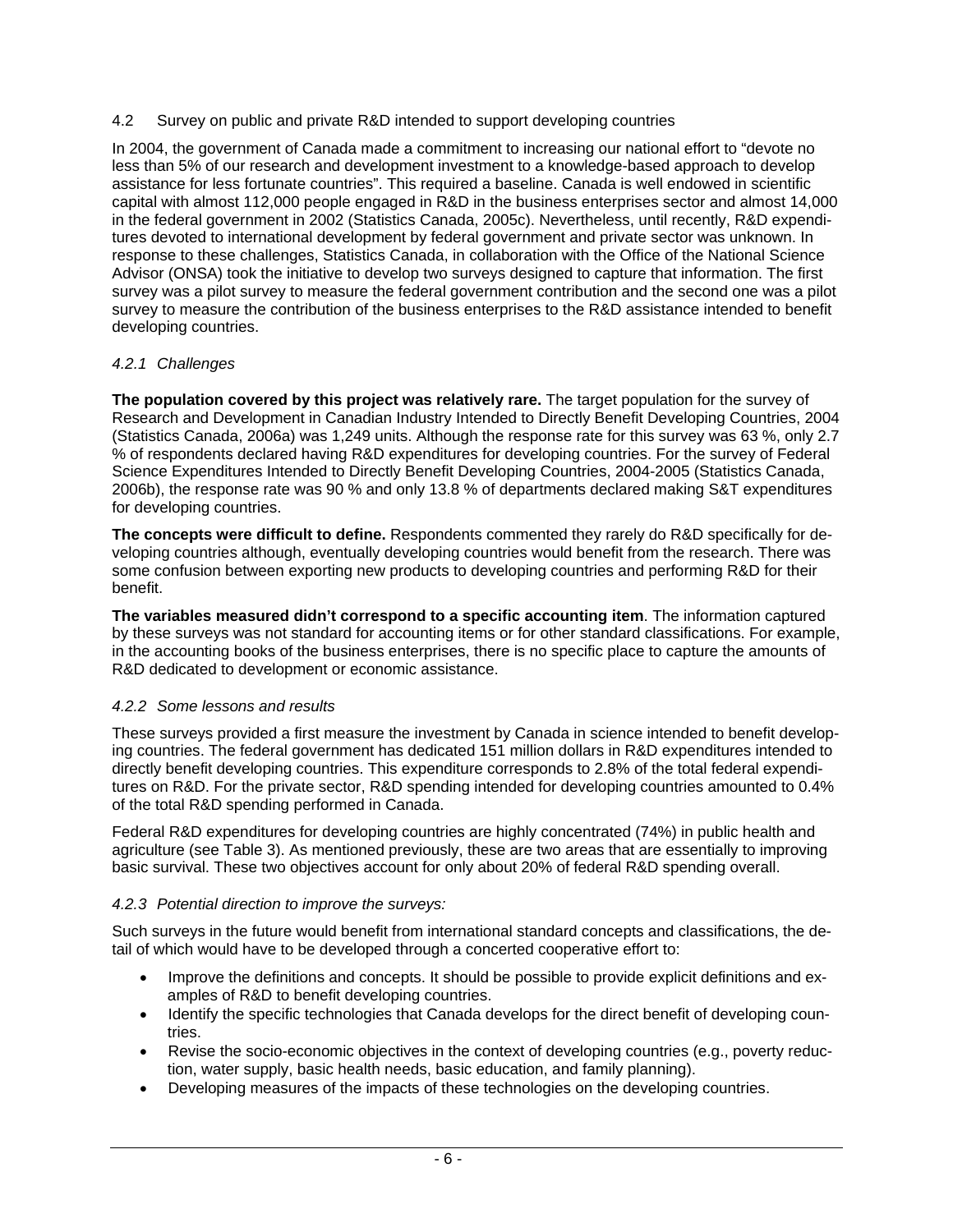| Socio-economic category                                                                                                                                   | R&D           | <b>RSA</b> | Total<br>S&T |
|-----------------------------------------------------------------------------------------------------------------------------------------------------------|---------------|------------|--------------|
|                                                                                                                                                           | $\frac{0}{n}$ | %          | %            |
| Education                                                                                                                                                 | 4.2           | 4.1        | 4.1          |
| Public health                                                                                                                                             | 32.9          | 42.5       | 39.6         |
| Information and communication technology                                                                                                                  | 7.3           | 2.8        | 4.2          |
| Agricultural production and technology                                                                                                                    | 26.9          | 37.7       | 34.4         |
| Environmental management                                                                                                                                  | 4.8           | 2.9        | 3.5          |
| Energy management                                                                                                                                         | 0.3           | 1.0        | 0.8          |
| Social sciences excluding educational                                                                                                                     | 11.9          | 0.9        | 4.3          |
| Other (ex. Data collection; management of natural resources; materials for<br>earth sciences, etc.)                                                       | 11.7          | 8.2        | 9.3          |
| Note: R&D (Research and development)<br>RSA (Related scientific activities)<br>S&T (Science and technology)<br>Source: Statistics Canada RDCI-DBDC Survey |               |            |              |

# **Table 3 Federal science expenditures intended to directly benefit developing countries by type**

# 4.3 Innovation surveys

The innovation surveys in Canada already contain special questions to identify industries, technologies and activities. For example, the 2005 Survey of Innovation (Statistics Canada, 2005d) contains specific questions on revenues from natural resource products. Previous surveys have included questions on geomatics, construction and transportation. This approach provides a "tagging", much like the R&D surveys, to identify industries, technologies and products. Such an approach could be used to identify other SD-related activities.

## 4.4 The Bioproducts Development Survey

Recent advances in science and technology are creating a new range of products that can be made from biomass resources. These are referred to as bioproducts, *i.e.* commercial or industrial products (other than food, feed and medicines) made with biological or renewable agricultural (plant, animal), marine or forestry materials (Statistics Canada, 2005b). Bioproducts development and production form an emerging component of the economy and their global development can contribute to sustainability and economic growth. Furthermore, bioproducts can contribute to energy conservation, to reduce production costs and damage to the environment by offering alternative ways of manufacturing products. The world's first Bioproducts Development Survey, conducted in 2004 by Statistics Canada, offers the potential to capture these new alternative products being developed and produced by Canadian firms and also to identify indicators that will eventually permit us to measure environmental, social and economic benefits of bioproducts development.

Before conducting the survey, data on the characteristics of firms engaged in bioproducts related activities were scarce and as in most emerging sectors, bioproduct firms face many challenges and barriers including access to capital, difficulty of attracting highly qualify personnel, etc. The objective of the survey was to gather data on the activities of Canadian firms engaged in the development and production of bioproducts to fill gaps in our understanding of the changes underway in these firms. Specifically, the survey collected information on the firm's use of biomass and other renewable or sustainable biomaterials, the type and number of bioproducts being developed at different development stages, benefits and constraints related to developing bioproducts, human resources devoted to bioproducts, firm financial profiles, business practices, access to financing capital and the use of government support programs.

The survey showed that, 232 firms were engaged in bioproducts development and production in Canada in 2004 (Boivin, 2006). The survey also demonstrated that, while smaller firms may be engaged exclusively in bioproducts, for larger firms, this is a segment that is complementary to other business activities.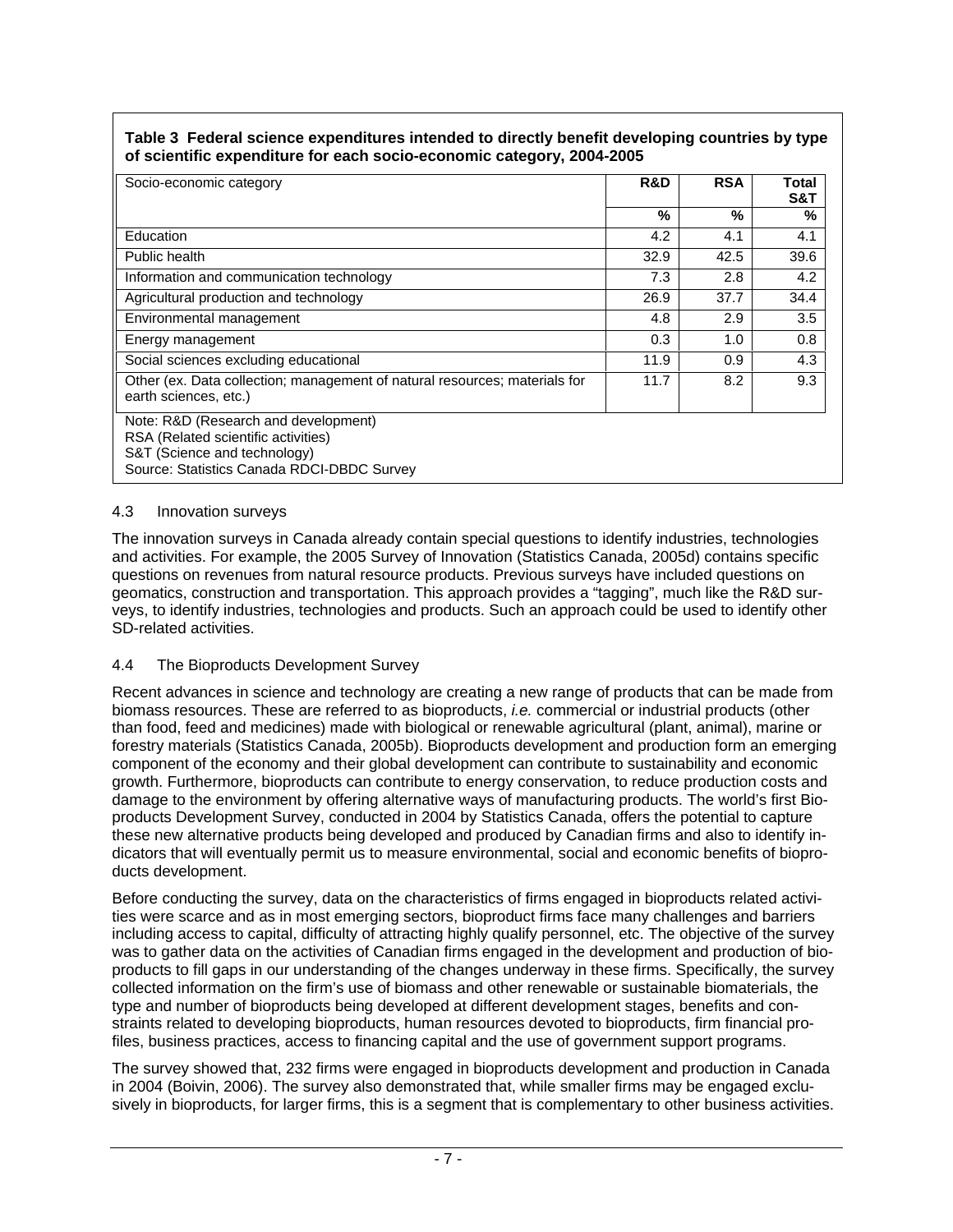The existence of a bioproduct development sector in Canada itself indicates a change in our enterprises to shift toward the use of more renewable inputs. Other data such as R&D expenditures, human resources dedicated to bioproducts, benefits and constraints related to developing bioproducts are also useful indicators to help understand how this set of activities can support SD.

# **5 International institutional arrangements**

Although the collection of environmental statistics has achieved some degree of harmonization at the international level. For example, the United National (United Nations, 1984) has produced a Framework for the Development of Environmental Statistics, and these standards have been applied to some degree in national and international collections. However, it is not evident that there is an international consensus on the systematic measurement of the broader concept of sustainable development and its linkage to the economy. According to Gault (2006):

*If the purpose of 'development' is to have an impact on the economy and society, then impact indicators are needed, but they are not yet well developed. Part of the reason, of course, is that 'impacts' do not just result from one activity at one time, but from many activities at many times and it is difficult, if not impossible, to tie activities and impacts together, except, perhaps, at the project level. If a project is established to improve the drinking water in the community and fewer people die as a result, that may be evidence of a social impact. However, it may also be evidence of better training in food preparation and personal hygiene, suggesting that the establishment of the causal link is not simple.* 

*Indicators for 'sustainable development' go beyond indictors of 'development', and their uses are still evolving. There is no one organization that takes the lead on the production of indicators and guidelines for their development and use and there is a debate on how to approach the question. This debate can be simplified to a question of whether it is preferable to have lists of indicators under descriptive adjectives such as economic, environmental or social, the so called 'three pillar' approach, or whether a systems approach*  is preferable with environmental stocks and flows and the inclusion and measurement of *natural capital as a particular stock.*

*There are also sustainable development indicator initiatives in the OECD (Stevens, 2005), Eurostat (2005), non-governmental organizations, government organizations and, recently, there has been an initiative that may provide sustainable development indicators with the same means of development and acceptance as used for science and technology indicators. In 2003, the OECD Statistics Directorate convened a conference on Measuring Sustainable Development (OECD, 2004) which looked at integrated economic, environmental and social frameworks. This gave rise to the creation of a Working Group of the UN Economic Commission for Europe (ECE) Conference of European Statisticians (CES) which published terms of reference for a Working Group of Statistics for Sustainable Development in November 2005 (CES, 2005). The Working Group is to be jointly supported by the CES and by the Statistics Directorate of the OECD and it will re*port to the CES and the OECD Annual Meeting of Sustainable Development Experts at *the end of its work. This Working Group, chaired by Robert Smith of Statistics Canada, will take on the task of bringing coherence to indicators of sustainable development.* 

There are likely many further opportunities to improve international cooperation to (a) improve the acceptance and coherence of SD indicators and to (b) further the cross-fertilization of STI and SD statistical development activities.

# **6 Recommendations**

## 6.1 Improved cooperation

If the STI classification systems and Frascati "family" of manuals are to be sensitized to SD, there will need to be a great deal of cooperation between the international STI and SD statistical communities. This may possibly start as a simple cross-representation in the respective OECD committees but eventually international organizations will need to agree on a single set of concepts for SD.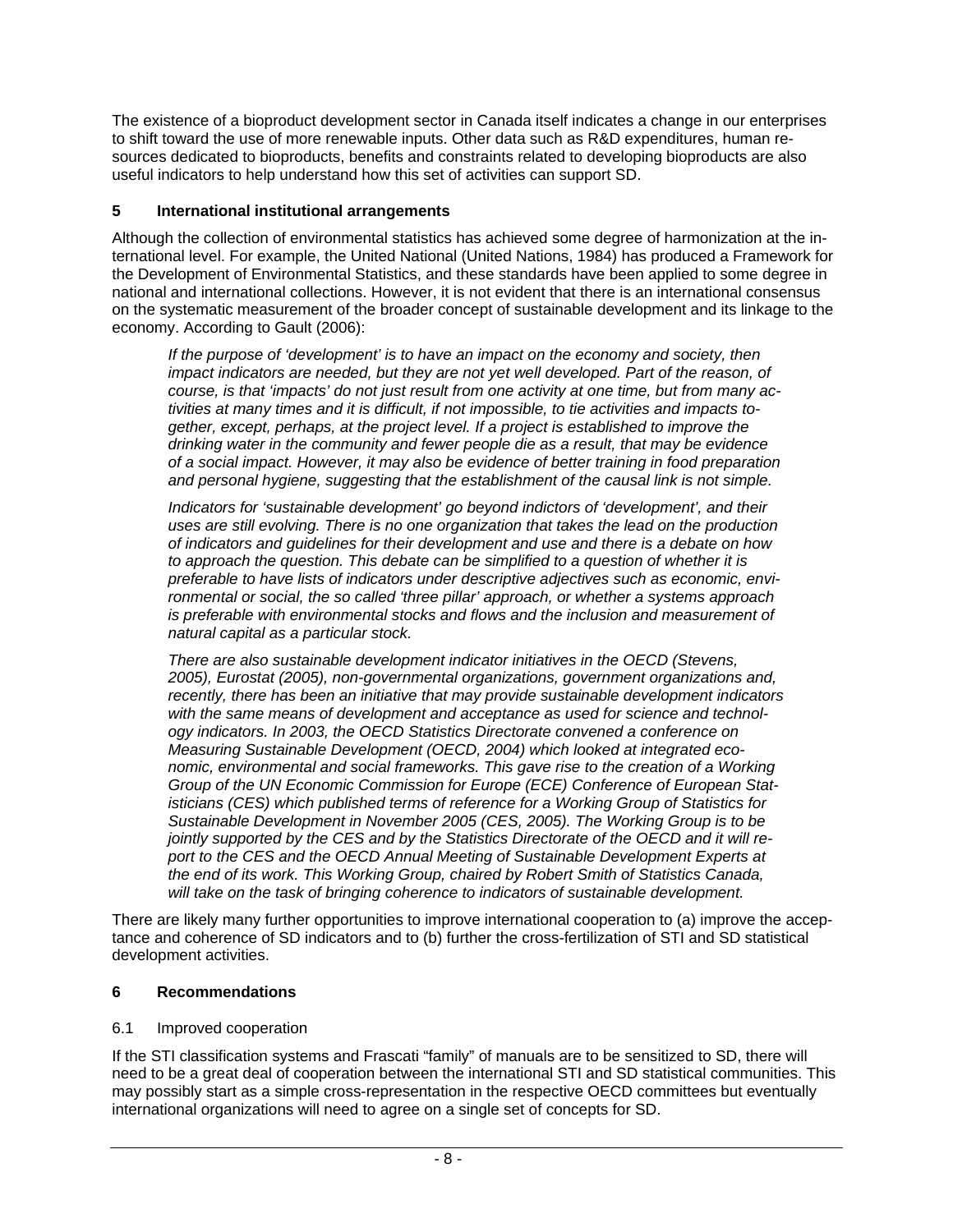#### 6.2 Improved classifications

The paper provides some directions in which to make closer investigation of the existing STI classification systems and to initiate projects to improve the visibility and treatment of SD concepts. This exercise would benefit from the previous recommendation concerning improved international cooperation.

#### 6.3 More experience in technology surveys

This paper focuses on the Canadian experience in survey approaches to obtaining information on SD and other cross-cutting and emerging concepts. A project to gather experience in other countries could result in a wealth of existing knowledge. From this, perhaps, international core surveys could be developed.

#### **7 References**

Australian Bureau of Statistics. 1998. Australian Standard Research Classification (ASRC). Catalogue no. 1297.0.

- Australian Bureau of Statistics. 2002. Survey of research and experimental development, business 2000- 2001. Survey RD101.
- Boivin, Johanne. 2006. Bioproducts development in Canada: the state of an emerging and promising sector. Innovation Analysis Bulletin Vol. 8 no. 1 (January, 2006). Statistics Canada Cat. no. 88-003- XIE.
- CES. 2005. Terms of Reference for a Working Group for Sustainable Development, ECE/CES/BUR/2005/12/Rev, 24 November 2005.
- Chiru, Radu. 2005. The increasing importance of energy R&D in today's context. *Innovation Analysis Bulletin Vol. 7 no. 3 (October 2005).* Statistics Canada Cat. no. 88-003-XIE.
- Gault, Fred. 2006. Assessing International S&T Co-operation for Sustainable Development: Criteria and Indicators. [in] Workshop on International Scientific and Technological Co-operation for Sustainable Development, OECD, Paris, France.
- International Labour Organization. 1988. International Standard Classification of Occupations 1988. http://www.ilo.org/public/english/bureau/stat/class/isco.htm)
- OECD. 2005. International science and technology co-operation for sustainable development: Background and issues, www.oecd.org/dataoecd/33/44/35677680.pdf. Accessed January 13, 2006.
- OECD. 2002. Frascati manual: Proposed standard practice for surveys on research and experimental development. Paris, France.
- OECD. 2002b. Measuring the information economy. Paris, France.
- OECD. 2004. Measuring Sustainable Development: Integrating Economic, Environmental and Social Frameworks, Paris: OECD.
- Rosa, Julio. 2006. Research and development in the field of advanced. Statistics Canada Cat. no. 88F0006XIE2006005, Working paper No. 5.
- Statistics Canada. 2002. Environment industry survey: Business sector. Cat. No. 16F0008XIE.
- Statistics Canada. 2003a. Biotechnology use and development survey, 2003. Survey record number 4226.
- Statistics Canada. 2003b. North American Industry Classification System NAICS Canada. Cat. no. 12- 501-XPE.
- Statistics Canada. 2004. Energy R&D expenditures by area of technology. Survey record number 4205.
- Statistics Canada. 2005a. Research and development in Canadian industry (RDCI). Survey record number 4201.
- Statistics Canada. 2005b. Bioproducts development survey. Record number 5073.